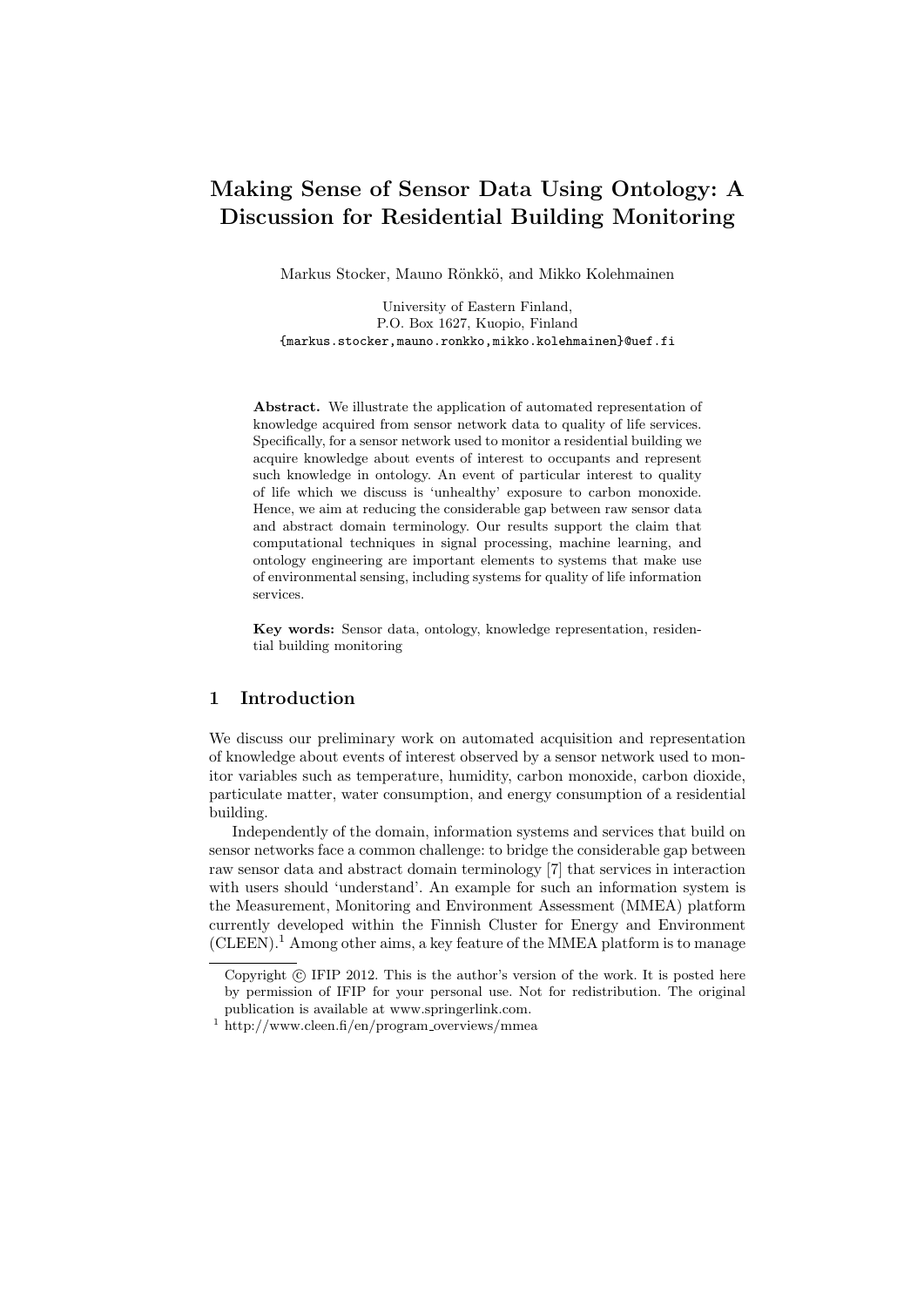observation and measurement data. Users and client applications may, however, want to interact with the platform using more abstract domain terminology, such as in a query for 'unhealthy exposure to carbon monoxide' which requires the system to understand how 'unhealthy exposure' translates into concentration levels and exposure duration.

Terminologies to describe the characteristics of sensors and sensor networks, aimed at improving the integration and communication among sensors [14], have received considerable attention. Compton et al. [6] review eleven sensor ontologies for the range and expressive power of their concepts, used to describe, for instance, the deployment, configuration, components, data, observations, location, accuracy, or sampling frequency of sensors.

Rather than to describe sensors and sensor networks with metadata, our aim is to represent knowledge about events of interest observed by a sensor network. Our work relates to Conroy et al. [8, 7] who extract from sensor data various biological and physiological properties of athletes during exercise, and propose the EventSense architecture as a solution to sensor data management. EventSense is a matured architecture compared to the system presented here, though the underlying aim is similar. Contrary to EventSense, which is based on XML, we suggest using an expressive ontology language to formalize acquired knowledge.

Gaglio et al. [9] propose a generic architecture to extract information from an environment sensed by a wireless sensor network and discuss it for a case study on wildfire detection. The three-layered architecture aims at bridging the sub symbolic layer of raw measurement data with the symbolic knowledge layer via a conceptual layer that implements a metric space and a notion of similarity for perceived objects, described as vectors with components corresponding to dimensions of the domain of interest.

Liu and Zhao [11] and Whitehouse et al. [22] discuss the architecture of a system that can be queried for high-level events without requiring handling of raw magnetometer data, specifically for a parking garage case study. The authors elaborate on a programming model called Semantic Streams which rests on two fundamental elements, event streams being one of them. Hence, at the base of Semantic Streams are detected world events such as objects, people, or vehicles.

The methodology adopted in this paper had previously been discussed by Stocker et al. [16] in a case study for road vehicle classification by means of machine learning and measurement of road pavement vibration. Contrary to Whitehouse et al. [22], the authors of [16] discuss the entire processing chain from sensor measurement data to knowledge represented in ontology.

# 2 Materials and Methods

The residential building under consideration is located in the city of Kuopio, Finland. A total of 38 sensors are installed to monitor a number of indoor and outdoor variables, including temperature, relative humidity (RH), carbon dioxide, carbon monoxide (CO), air pressure difference, volatile organic compounds,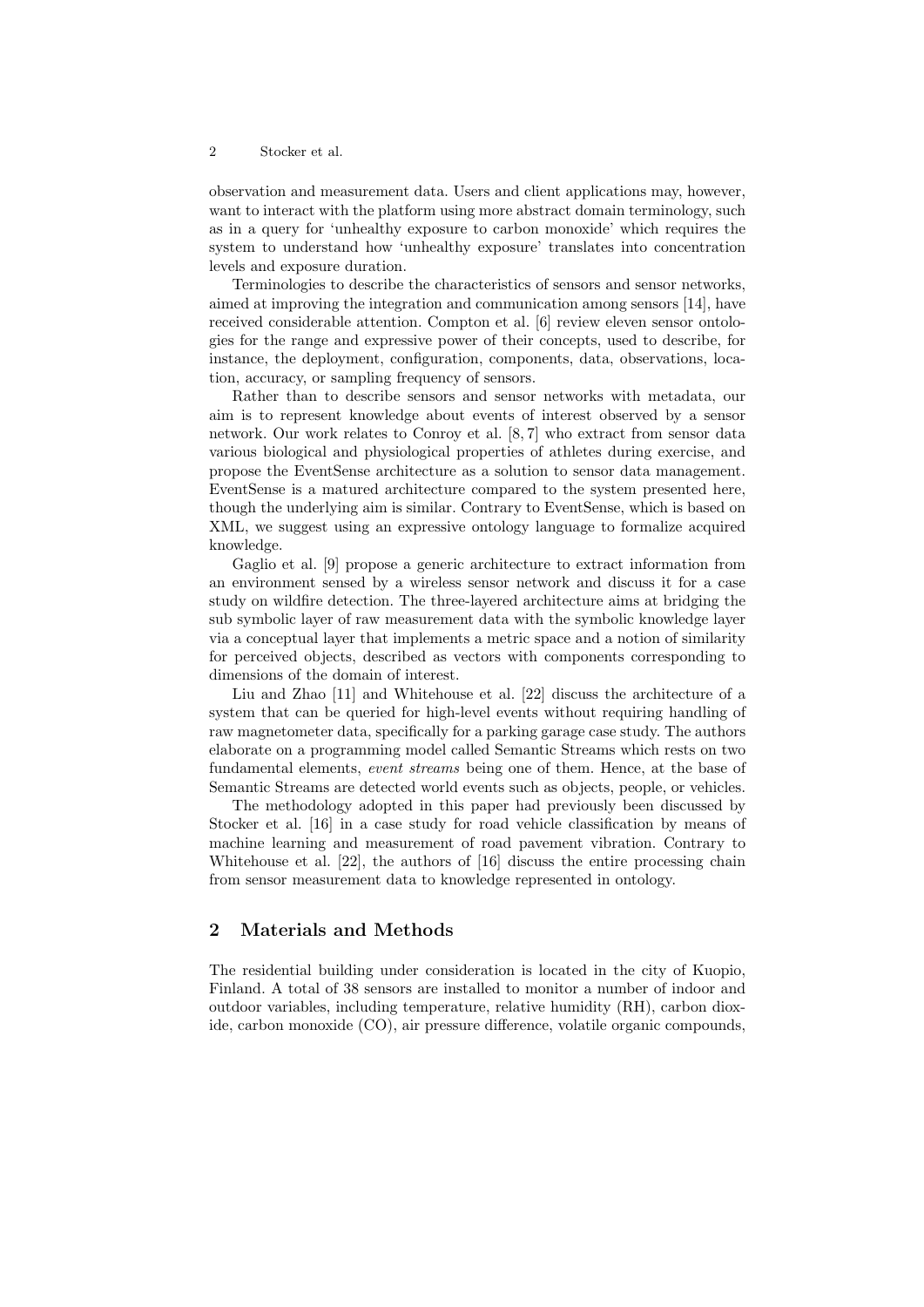motion, particulate matter  $(0.5 \,\text{\mu m})$  and  $2.5 \,\text{\mu m}$ ), electricity and water consumption, as well as the use of district-distributed heat energy. Consumption sensors compute integrated values for the building while sensors for, e.g., temperature and relative humidity compute values specifically for 6 areas of the building, namely the entrance, living room, bathroom, and 3 bedrooms. Outdoor temperature is also measured. The data collected by the sensors are transmitted over (wired or wireless) data communication links and centrally stored to a relational database management system.

In this case study we acquire and represent knowledge for (1) observations by the relative humidity sensor in the bathroom for the event 'person taking a shower' and (2) observations by the carbon monoxide sensor for the event 'beyond average carbon monoxide' for homes without gas stoves  $(0.5-5 \text{ ppm})$ .<sup>2</sup> Hence, we focus on two sensors, namely the carbon monoxide [ppm] sensor installed in the living room with identifier S-CO-L and the relative humidity [%] sensor installed in the bathroom with identifier S-RH-B. Both sensors sample at frequency below 1 Hz, officially one measurement value every 5-7 seconds. However, the actual number of measurement values stored in the database per minute can vary considerably.

Observations are extracted for the month of February 2012. With respect to S-RH-B, we detect maximally one observation per hour if measured relative humidity exceeds  $40\%$  within the 60 minutes time interval.<sup>3</sup> For each observation we compute the start time, end time, and the duration. Assuming that relative humidity drops after ending a shower, the end time corresponds to the time of measured maximum relative humidity. Start time corresponds to the time at which the first derivative of the time series exceeds 2 %. Duration is simply end time minus start time. Figure 1(a) shows relative humidity as measured by sensor S-RH-B on February 5, 2012. Visible are two observations for relative humidity above  $40\%$ .

With respect to S-CO-L, we detect maximally one observation per hour if measured carbon monoxide concentration exceeds 5 ppm within the 60 minutes time interval. For each observation we compute the start time, end time, peak time, duration, and peak concentration. Figure 1(b) shows carbon monoxide as measured by sensor S-CO-L on February 5, 2012. Visible is one observation for carbon monoxide above 5 ppm.

To represent domain knowledge extracted from sensor data we extend the Semantic Sensor Network (SSN) ontology [19, 5]. (Note that the SSN ontology imports the DOLCE+DnS Ultralite ontology<sup>4</sup> (DUL). Hence we use both SSN and DUL terminology.) Specifically, our ontology imports the SSN ontology and asserts the two sensor types for carbon monoxide and relative humidity measurement as subclasses of SSN SensingDevice. The sensors S-CO-L and S-RH-B are modelled as individuals of these sensing device classes, respectively. In addition,

<sup>2</sup> http://www.epa.gov/iaq/co.html

<sup>3</sup> Note that thresholds are chosen experimentally based on data sampled from the database for individual sensors.

 $^4$ http://www.loa.istc.cnr.it/ontologies/DUL.owl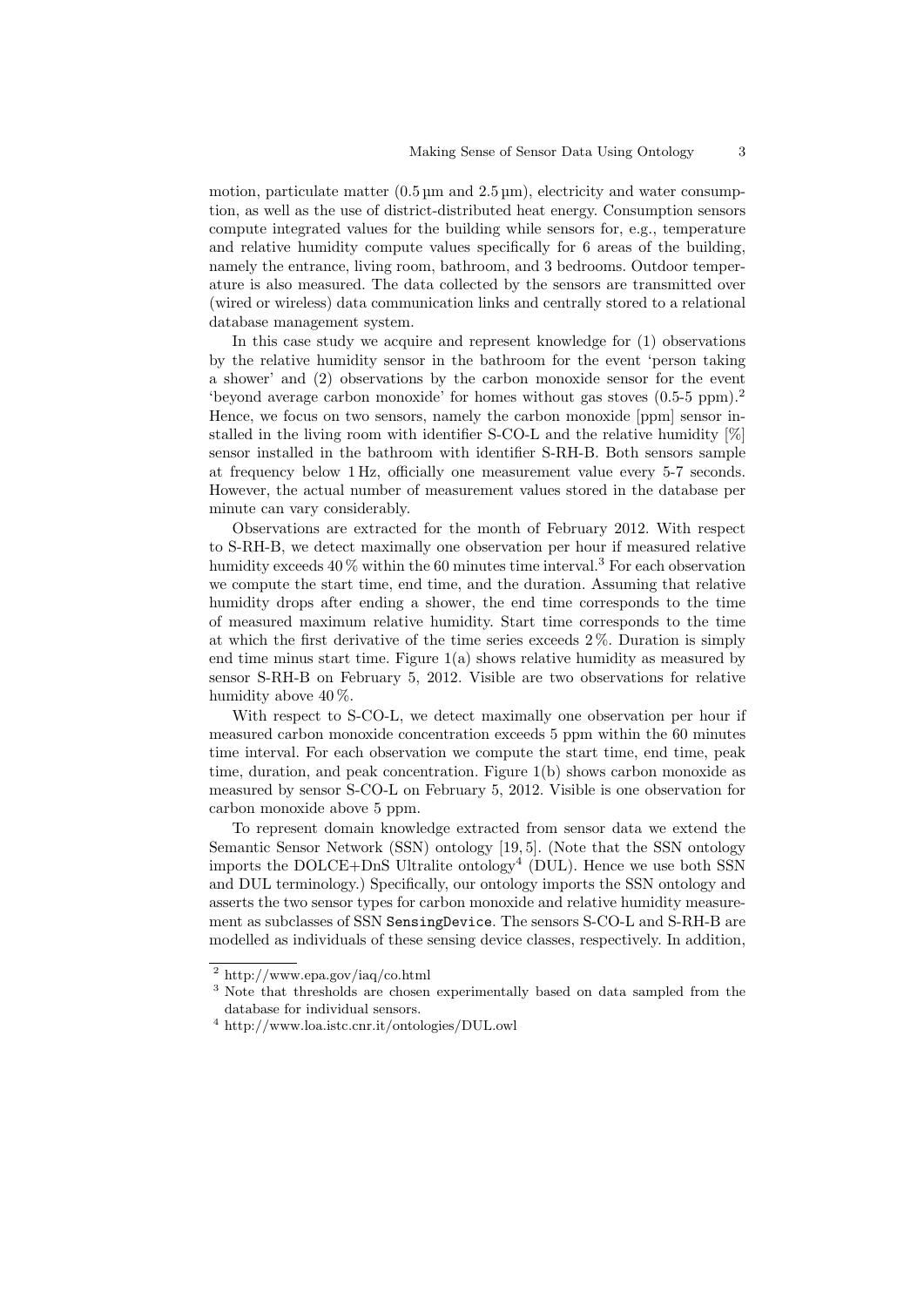

(a) Relative humidity as measured by sensor S-RH-B on February 5, 2012. Visible are two observations for relative humidity above 40 %.





we assert two subclasses of SSN Observation for carbon monoxide and relative humidity observations. Hence, an observation made by the relative humidity sensing device is modelled as individual of the relative humidity observation class.

In SSN, observations made by sensing devices relate to a so-called featureof-interest. Thus, we assert our two domain-specific events of interest 'beyond average carbon monoxide' and 'person taking a shower' as subclasses of SSN FeatureOfInterest. An observation made by the carbon monoxide sensing device is, hence, for a 'beyond average carbon monoxide' feature-of-interest. A SSN FeatureOfInterest may have one or more related properties, each of which may relate to a data value. Hence, we assert the property classes for start time, end time, duration, carbon monoxide concentration, relative humidity, and temperature as subclasses of SSN Property.

We implemented the software to process sensor data, extract domain knowledge, and represent knowledge in Java. Knowledge is represented by means of Web Ontology Language (OWL) [18] and Resource Description Framework (RDF) [12] technologies. We used Protégé<sup>5</sup> (version 4.1) and Jena<sup>6</sup> (version 2.7.0) to manage the ontology.

## 3 Results

We evaluated our methodology and implementation for observations occurring during the month of February 2012. During this period, 59 observations of type relative humidity were made for the feature-of-interest 'person taking a shower' and 2 observations of type carbon monoxide were made for the feature-of-interest 'beyond average carbon monoxide'.

<sup>5</sup> http://protege.stanford.edu

 $^6$ http://jena.apache.org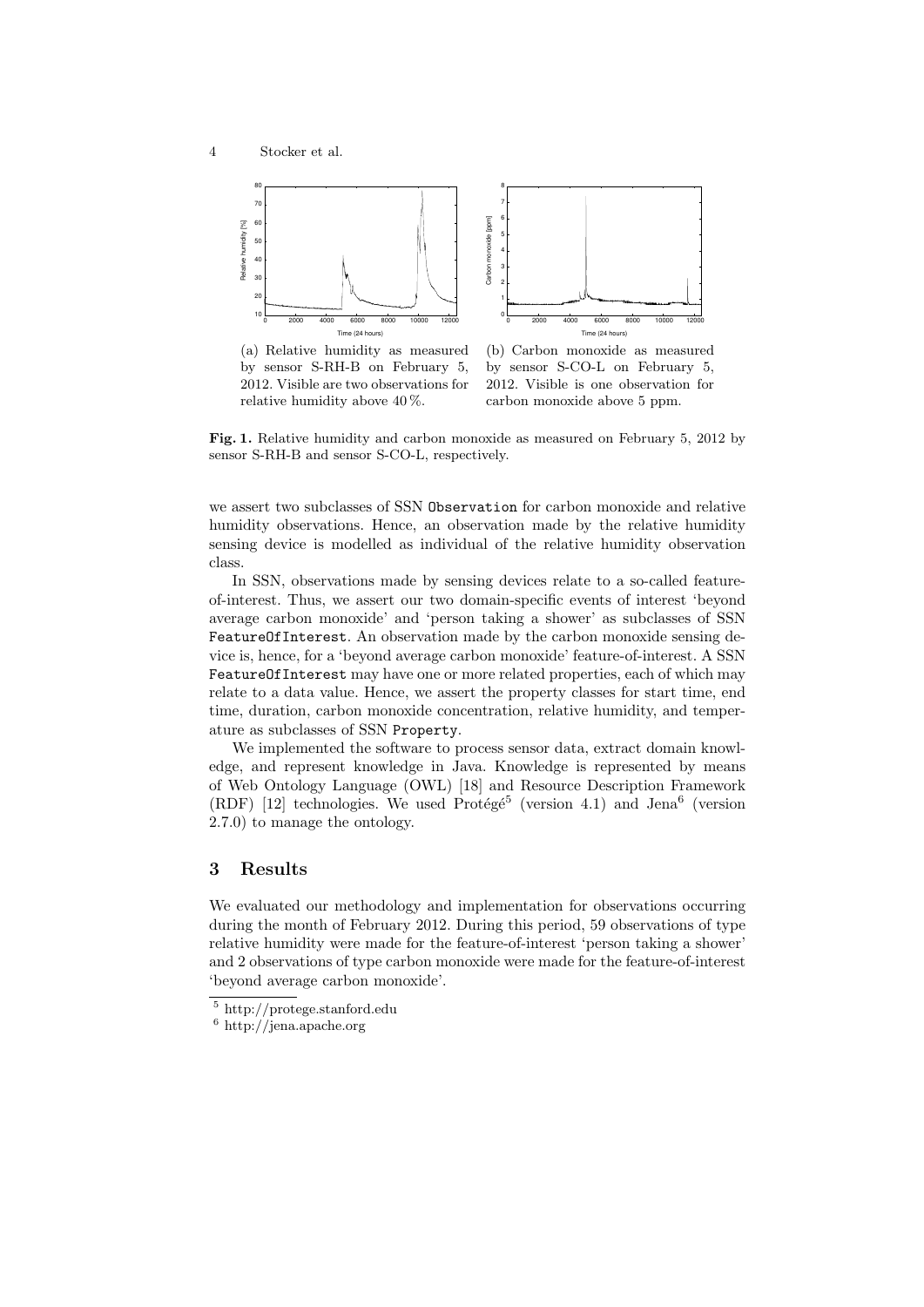

Fig. 2. Sub-graph describing the observation (o1) made by S-RH-B at 20:05 on February 05, 2012 for a person taking a shower of duration 26 minutes.

Observations of type relative humidity are observed by S-RH-B and relate via 'observation result time' to the time of the observation. Further, they relate to the 'person taking a shower' feature-of-interest. This feature-of-interest holds 3 property relations, namely for start time, end time, and duration. Figure 2 corresponds to a RDF sub-graph that represents knowledge for the taller peak in Figure 1(a). The observation was made at  $2012-02-05$  20:05 by S-RH-B for the observed event 'person taking a shower'. The feature-of-interest holds 3 property relations for start time 2012-02-05 19:39, end time 2012-02-05 20:05, and duration 26 minutes.

Observations of type carbon monoxide are all observed by S-CO-L. Here, the feature-of-interest is for 'beyond average carbon monoxide' and holds 5 property relations, namely for carbon monoxide concentration, start time, peak time, end time, and duration. Figure 3 corresponds to a RDF sub-graph that represents knowledge for the taller peak in Figure 1(b). Due to lack of space we show only some of the key properties of a carbon monoxide observation made by S-CO-L. Specifically, Figure 3 includes the 3 property relations for concentration, peak time, and duration related to the feature-of-interest. Note that the duration for a 'beyond average carbon monoxide' feature-of-interest is the time interval during which measured carbon monoxide concentration is beyond average, here above 5 ppm.

The RDF graphs shown in Figure 2 and Figure 3 for represented knowledge about observations visible in Figure 1(a) and Figure 1(b) are two examples used to demonstrate how knowledge extracted from sensor network data is automatically represented. Naturally, but not discussed here, similar representations are generated for all 61 observations made during February 2012.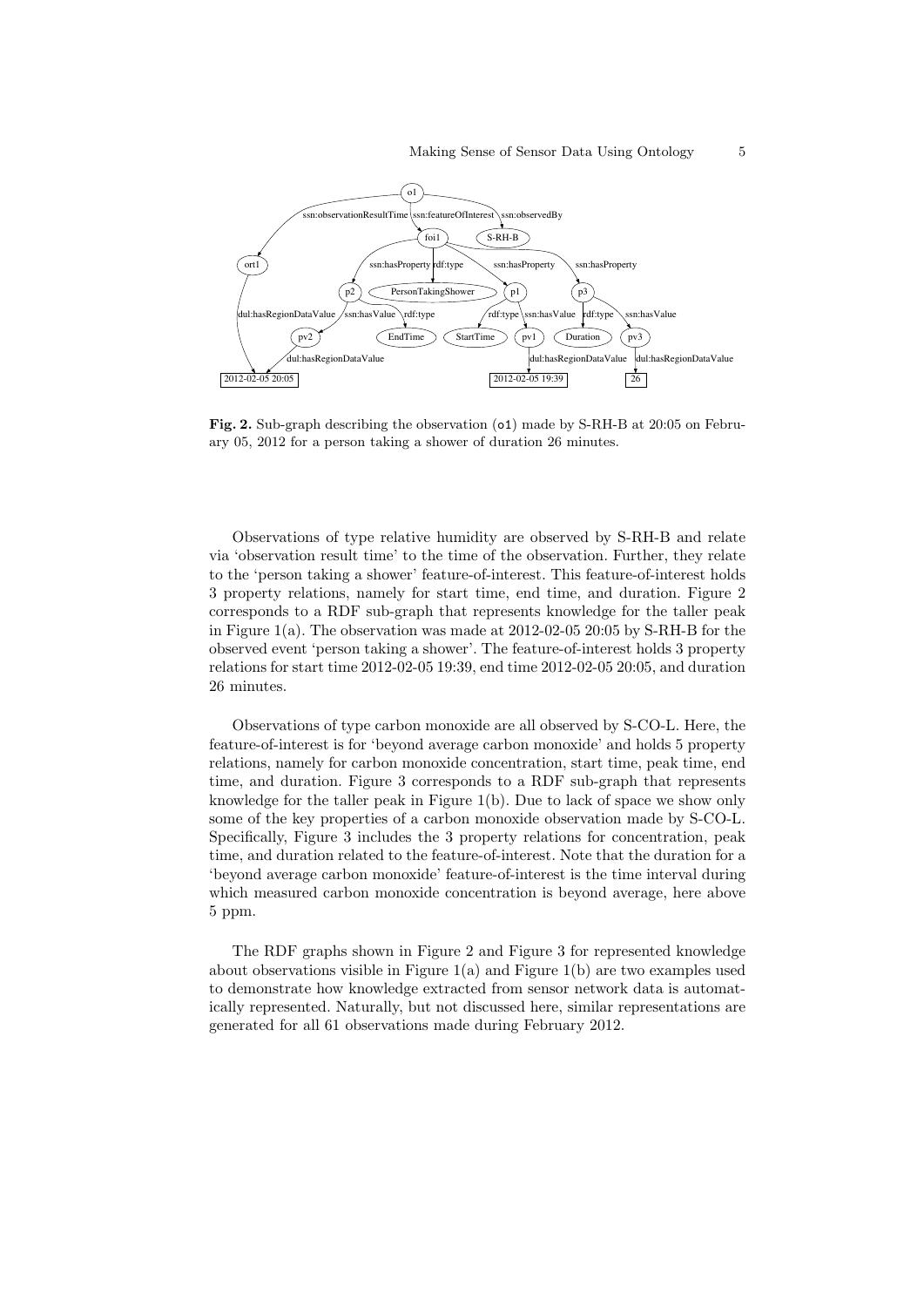

Fig. 3. Sub-graph describing the observation (o1) made by S-CO-L at 09:41:38 on February 05, 2012 for carbon monoxide concentration beyond average with peak concentration 7.41 ppm and duration approximately 49 seconds.

# 4 Discussion

Given a sensor network and data for the monitoring of (mostly) indoor air (quality) and consumption in energy and water of a residential building, we have demonstrated the methods used to automatically represent domain knowledge acquired from sensor network data. For the relative humidity sensing device S-RH-B we acquired knowledge about observations with feature-of-interest 'person taking a shower'. For the carbon monoxide sensing device S-CO-L we acquired knowledge about observations with feature-of-interest 'beyond average carbon monoxide'. Hence, we have demonstrated how knowledge about observations made by sensors can automatically be represented in ontology. We have evaluated our implementation for the month of February 2012 and represented a total of 61 observations. In particular we presented and discussed in details the representation of a relative humidity observation and a carbon monoxide observation made on February 5, 2012.

Representing knowledge using de-facto standards such as OWL and RDF comes with a number of benefits, in particular the standard set of reasoning services (e.g. consistency checking and classification) typically implemented in reasoning engines, rule-based inference, as well as a wide array of storage systems, query engines and query languages (e.g. SPARQL [13]), and modelling tools that are readily available.

For a sensor network the size and diversity presented here it may be expected that knowledge about a multitude of events of interest could be acquired. In this experiment we limited our evaluation to univariate analysis, i.e. knowledge is acquired for individual time series. We are currently investigating multivariate analysis. Moreover, we need to clarify the exact interpretation of the data for consumption sensors before we can take those into account. However, we have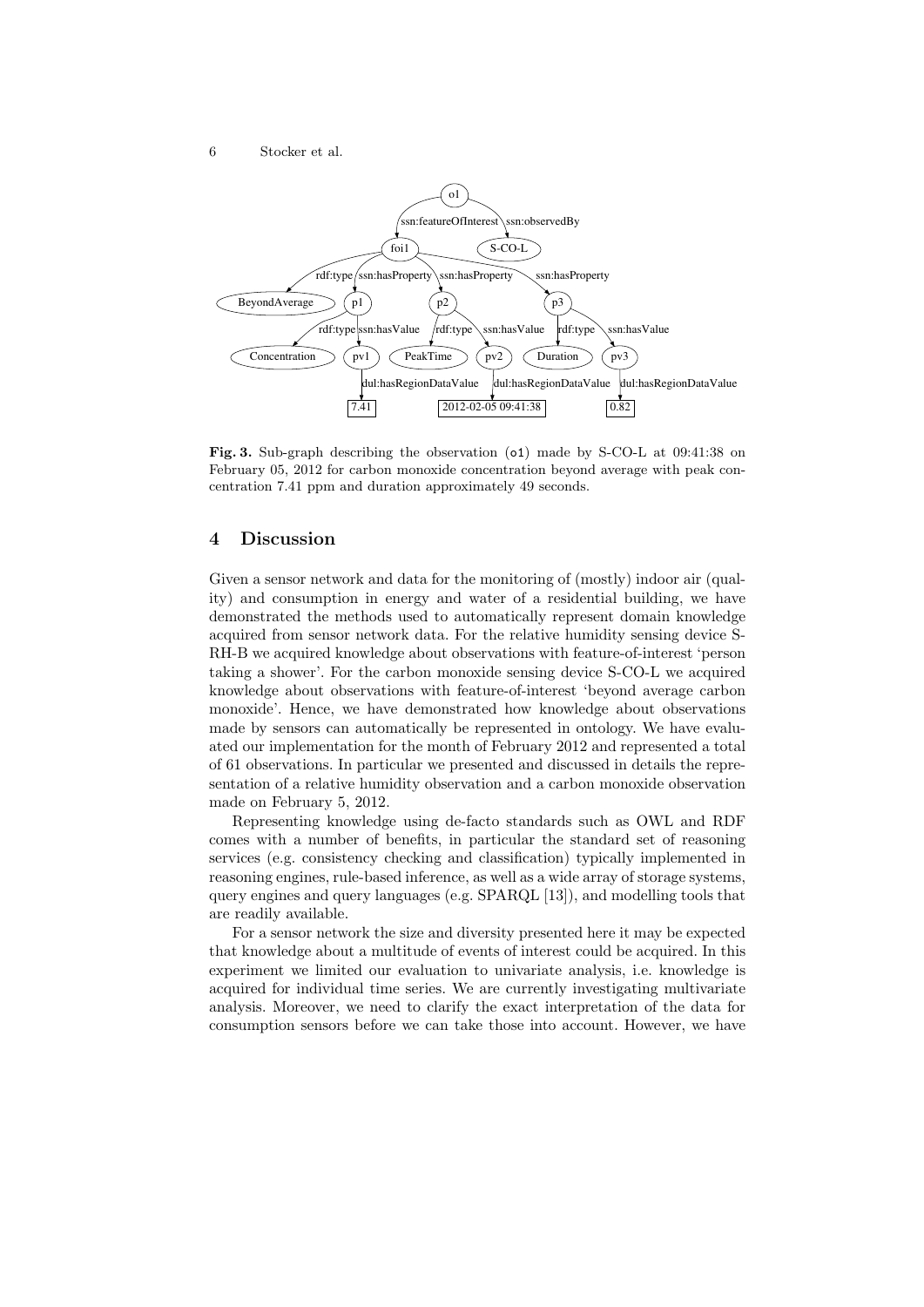explored the data for other events of interest, for instance significant drops in room temperature, which may signal prolonged opening of windows, or elevated readings in 2.5 µm particulate matter, which may be a health concern. With respect to the former, we found that room temperature is rather constant. For example, during February 2012 the data for the temperature sensor in one of the bedrooms has a mean and standard deviation of  $23.3 \pm 0.4$  °C and a minimum value of 20.3 °C. With respect to particulate matter, the sensor was installed only in April 2012. Hence, there was little data available during the evaluation phase for this paper, and none for February 2012.

In the approach to representation of knowledge acquired from sensor data presented here, the sensor data processing and knowledge extraction steps are executed before the knowledge representation step. In fact, except for the values of certain properties, no sensor measurement data is explicitly represented in the ontology. This approach is akin to the one suggested by Liu and Zhao [11] and Whitehouse et al. [22] for a system that can be queried for high-level events without requiring handling of raw magnetometer or infrared break beam sensor data. For instance, the authors represent the speed of a vehicle, computed from sensor data, without representing, to our understanding, the sensor data. It also relates to the architecture described by Gaglio et al. [9].

However, the approach is in contrast to the practice of representing sensor data explicitly by annotating it with semantic metadata [14]. The semantic annotation of sensor data, and its explicit representation, has received considerable attention. Wanner et al. [20] present an environmental information system in which environmental data, e.g. temperature measurements for a city, are incorporated into a knowledge base [1], using OWL as ontology language. Barnaghi et al. [2] propose a semantic model for (heterogeneous) sensor data representation, and discuss the representation of sensor data using XML and OWL. Wei and Barnaghi [21] annotate sensor data with semantic metadata and relate sensor data with data of knowledge bases available online, such as DBpedia [4], using the linked data principle [3]. Furthermore, eight out of eleven sensor ontologies reviewed by Compton et al. [6] support the representation of measurement data.

An advantage of representing sensor data explicitly is that in doing so systems can leverage ontology and rule-based reasoning to infer new knowledge from sensor data. This advantage is well-documented, for instance by Sheth et al. [14] to infer a 'blizzard condition'; Henson et al. [10] to infer 'high winds' observations; Stocker et al. [17] to infer the nutrient status of lakes; Wei and Barnaghi [21] to infer the approximate temperature for a city neighbouring a city for which the temperature is known. A second advantage of this approach is its general applicability. In fact, given a domain ontology, the fundamental procedure is to enrich sensor data with semantic metadata, define domain rules, and use off-theshelf reasoners to infer new knowledge.

However, representing sensor data explicitly may not always be practicable, or even feasible. For the Los Angeles Department of Water and Power, Simmhan et al. [15] highlight how information systems for smart grid networks may be unable to "centrally store and manage all the data that is collected" [15]. Stocker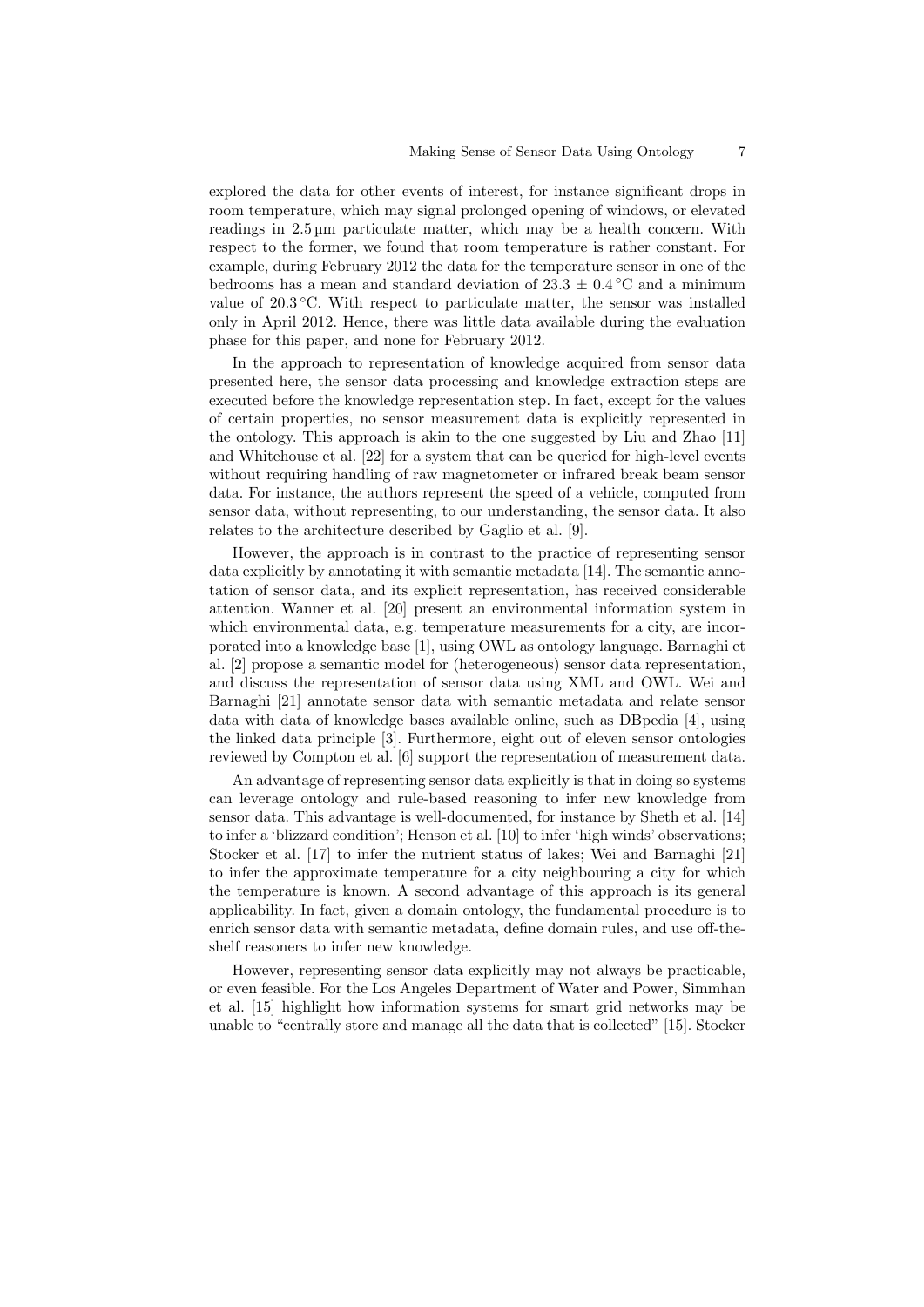et al. [16] discuss the representation of knowledge about vehicles classified using three accelerometer sensors sampling road-pavement vibration at 2 kHz. Storing 6000 measurement values per second annotated with semantic metadata in an OWL knowledge base poses considerable demands on resources. Barnaghi et al. [2] underscore the significant increase in volume of data incurred by semantic annotation of sensor data and highlight how this can be of concern especially to power-constrained sensor networks. For some applications this problem may be eased by aggregating sensor data, e.g. by computing the root mean square value for the measurement data of a certain time interval. However, the loss of information incurred by aggregation may impede knowledge acquisition. For instance, the neural network based vehicle classification discussed by Stocker et al. [16] relies on the high-frequency raw sensor data.

Furthermore, knowledge entailed by an ontology is specified by the expressivity of the ontology language and rule language used. If a knowledge acquisition task on sensor data is within the expressivity of the languages used and, hence, can be formally represented by means of said languages, representing sensor data in ontology is very attractive as it allows us to leverage the powerful reasoning capabilities of inference engines. However, not all knowledge acquisition tasks on sensor data are within the expressivity of state-of-the-art ontology and rule languages. For instance, the knowledge acquisition task discussed by Stocker et al. [16] for the classification of vehicles using road-pavement vibration data and machine learning cannot be formalized in an OWL ontology (the language lacks of a notion for, e.g., Fourier transform). For the use case presented here, it is unclear whether the straightforward computations on time series could be formalized and whether doing so would be computationally efficient. We argue that these examples are hardly isolated cases. For instance, for a hypothetical use case in meteorology, the representation of knowledge for the cloud type using images captured by cameras or satellites relies on image analysis techniques. Naturally, we may implement such knowledge acquisition tasks on top of represented sensor data, i.e. on top of an ontology layer, and feedback the acquired knowledge. This would, however, incur a similar cost and loss of generality as does the approach discussed here – which is arguably the most important limitation, and a concern we aim to address in future work.

Given the acquired and represented knowledge discussed here, we may envision a lightweight mobile phone client application that interacts with the ontology layer to provide users with information. For instance, a mobile phone client application may signal to occupants of a residential building 'unhealthy' exposure to carbon monoxide or particulate matter. By interacting with the ontology layer, client applications can take advantage of high-level domain terminology without having to deal with raw measurement data [11, 22].

## 5 Conclusions

We have illustrated the automated representation of knowledge acquired from sensor network data for a case study on residential building monitoring of vari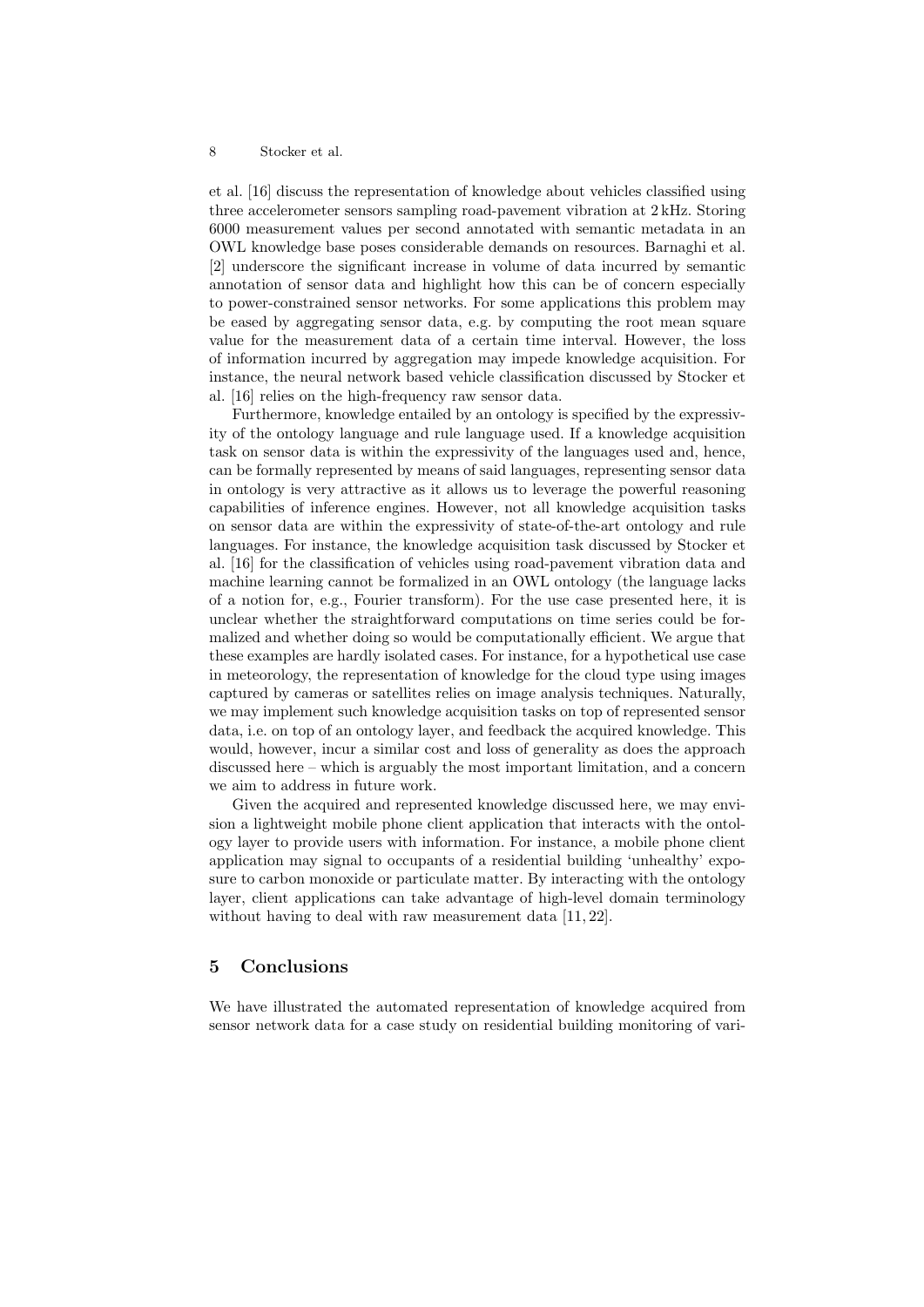ables such as relative humidity and carbon monoxide. Specifically, we have acquired and represented knowledge about observations made by a relative humidity sensor for the event of interest of a person taking a shower, and knowledge about observations made by a carbon monoxide sensor for concentrations beyond average. Representing knowledge for carbon monoxide events is of particular interest to quality of life services, given that such knowledge may signal 'unhealthy' exposure to carbon monoxide.

Based on our results and discussion we argue that modern computational techniques allow us to automatically acquire and represent knowledge from sensor network data and, hence, make sense of what often are high-volume numerical time series data. However, different problem classes may require different approaches. Specifically, use cases with low-frequency sensing and knowledge acquisition tasks on sensor data that can be formalized may leverage ontology and rule-based reasoning by representing sensor data explicitly. Use cases with high-frequency sensing and/or knowledge acquisition tasks on sensor data that cannot be formalized may require an approach more akin the one presented here. Information systems may implement a hybrid approach that combines the two methodologies.

Acknowledgements. We wish to thank Markus Johansson, project researcher at the University of Eastern Finland, for his valuable support on technical details regarding the sensor network. The infrastructure to access and collect sensor data, as well as the data, are part of research funded by the Finnish AsKoproject. We thank the Finnish MMEA project for supporting the publication.

# References

- 1. Baader, F., Calvanese, D., McGuinness, D., Nardi, D., Patel-Schneider, P.: The Description Logic Handbook: Theory, Implementation and Applications. Cambridge University Press, 2nd Edition (2007)
- 2. Barnaghi, P., Meissner, S., Presser, M., Moessner, K.: Sense and Sens'ability: Semantic Data Modelling for Sensor Networks. Proceedings of the ICT Mobile Summit 2009 (2009)
- 3. Berners-Lee, T.: Linked Data–Design Issues (2006), http://www.w3.org/ DesignIssues/LinkedData.html
- 4. Bizer, C., Auer, S., Kobilarov, G., Lehmann, J., Cyganiak, R.: DBpedia–Querying Wikipedia like a database. In: Developers track presentation at the 16th international conference on World Wide Web, WWW. pp. 8–12 (2007)
- 5. Compton, M.: What Now and Where Next for the W3C Semantic Sensor Networks Incubator Group Sensor Ontology. In: Proceedings of the 4th International Workshop on Semantic Sensor Networks 2011 (SSN11). pp. 1–8. CEUR-WS (2011)
- 6. Compton, M., Henson, C., Neuhaus, H., Lefort, L., Sheth, A.: A Survey of the Semantic Specification of Sensors. In: 2nd International Workshop on Semantic Sensor Networks, at 8th International Semantic Web Conference (2009)
- 7. Conroy, K., May, G., Roantree, M., Warrington, G., Cullen, S.J., McGoldrick, A.: Knowledge acquisition from sensor data in an equine environment. In: Proceedings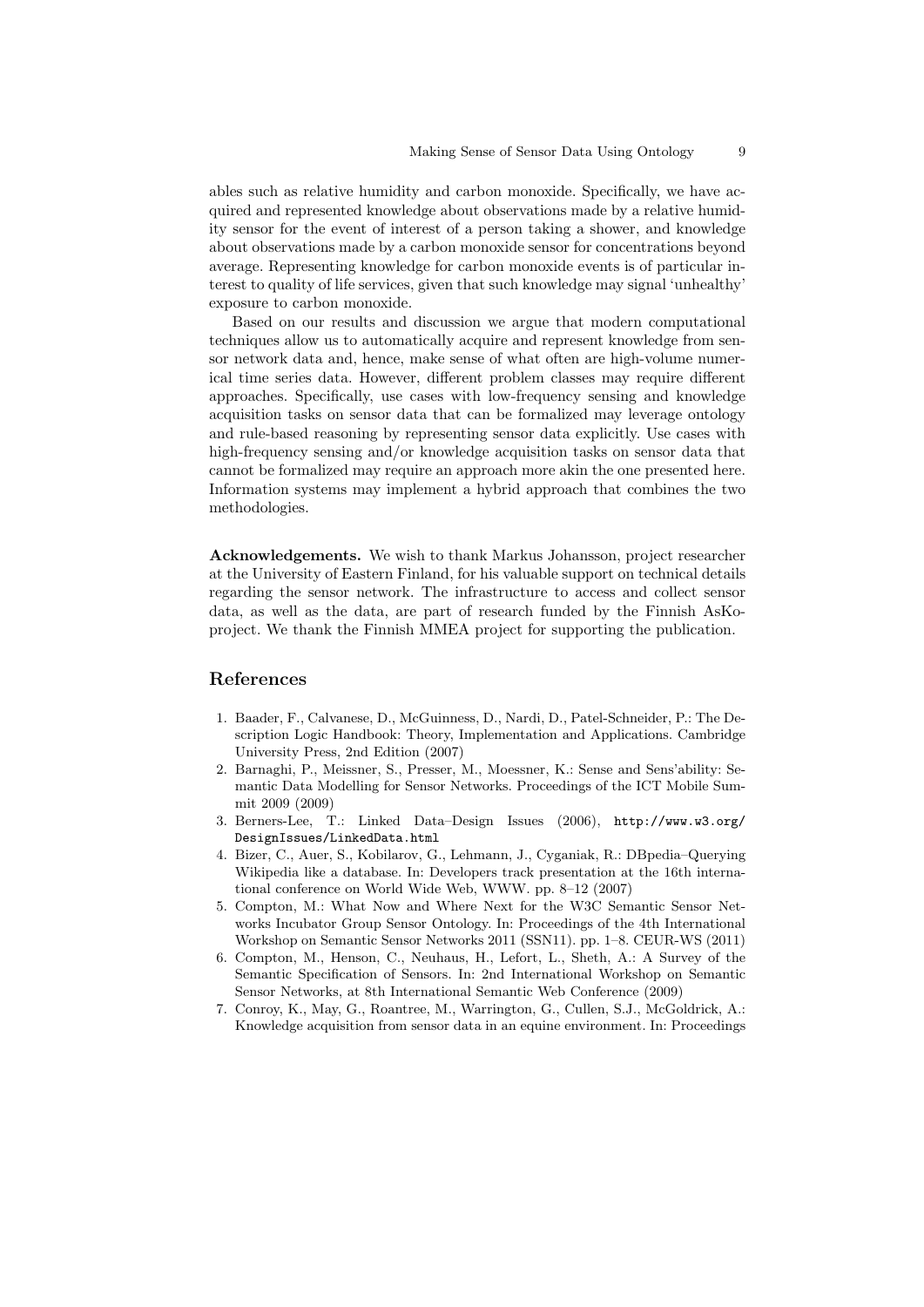of the 13th international conference on data warehousing and knowledge discovery. pp. 432–444. DaWaK'11, Springer-Verlag, Berlin, Heidelberg (2011)

- 8. Conroy, K., May, G.C., Roantree, M., Warrington, G.: Expanding sensor networks to automate knowledge acquisition. In: Proceedings of the 28th British national conference on Advances in databases. pp. 97–107. BNCOD'11, Springer-Verlag, Berlin, Heidelberg (2011)
- 9. Gaglio, S., Gatani, L., Lo Re, G., Ortolani, M.: Understanding the Environment Through Wireless Sensor Networks. In: Proceedings of the 10th Congress of the Italian Association for Artificial Intelligence on AI\*IA 2007: Artificial Intelligence and Human-Oriented Computing. pp. 72–83. AI\*IA '07, Springer-Verlag, Berlin, Heidelberg (2007)
- 10. Henson, C.A., Pschorr, J.K., Sheth, A.P., Thirunarayan, K.: SemSOS: Semantic Sensor Observation Service. In: Proceedings of the 2009 International Symposium on Collaborative Technologies and Systems (CTS 2009). Baltimore, MD (May 2009)
- 11. Liu, J., Zhao, F.: Towards semantic services for sensor-rich information systems. In: Broadband Networks, 2005. BroadNets 2005. 2nd International Conference on. vol. 2, pp. 967–974 (October 2005)
- 12. Manola, F., Miller, E., McBride, B.: RDF Primer. W3C Recommendation, W3C (February 2004)
- 13. Prud'hommeaux, E., Seaborne, A.: SPARQL Query Language for RDF. Tech. Rep. W3C Recommendation, W3C (2008)
- 14. Sheth, A., Henson, C., Sahoo, S.: Semantic Sensor Web. Internet Computing, IEEE 12(4), 78–83 (July-August 2008)
- 15. Simmhan, Y., Aman, S., Cao, B., Giakkoupis, M., Kumbhare, A., Zhou, Q., Paul, D., Fern, C., Sharma, A., Prasanna, V.: An Informatics Approach to Demand Response Optimization in Smart Grids. Tech. rep., University of Southern California (2011)
- 16. Stocker, M., Rönkkö, M., Kolehmainen, M.: Making Sense of Sensor Data Using Ontology: A Discussion for Road Vehicle Classification. In: Seppelt, R., Voinov, A., Lange, S., Bankamp, D. (eds.) 2012 International Congress on Environmental Modelling and Software. pp. 2387–2394. iEMSs, Leipzig, Germany (July 2012)
- 17. Stocker, M., Rönkkö, M., Villa, F., Kolehmainen, M.: The Relevance of Measurement Data in Environmental Ontology Learning. In: Environmental Software Systems. Frameworks of eEnvironment, IFIP Advances in Information and Communication Technology, vol. 359, pp. 445–453. Springer Boston (2011)
- 18. W3C OWL Working Group: OWL 2 Web Ontology Language. Tech. Rep. W3C Recommendation, W3C (2009)
- 19. W3C Semantic Sensor Network Incubator Group: Semantic Sensor Network Ontology. Tech. rep., W3C (2009)
- 20. Wanner, L., Vrochidis, S., Tonelli, S., Moßgraber, J., Bosch, H., Karppinen, A., Myllynen, M., Rospocher, M., Bouayad-Agha, N., Bügel, U., Casamayor, G., Ertl, T., Kompatsiaris, I., Koskentalo, T., Mille, S., Moumtzidou, A., Pianta, E., Saggion, H., Serafini, L., Tarvainen, V.: Building an Environmental Information System for Personalized Content Delivery. In: Hrebícek, J., Schimak, G., Denzer, R. (eds.) Environmental Software Systems. Frameworks of eEnvironment, IFIP Advances in Information and Communication Technology, vol. 359, pp. 169–176. Springer Boston (2011)
- 21. Wei, W., Barnaghi, P.: Semantic Annotation and Reasoning for Sensor Data. Smart Sensing and Context pp. 66–76 (2009)